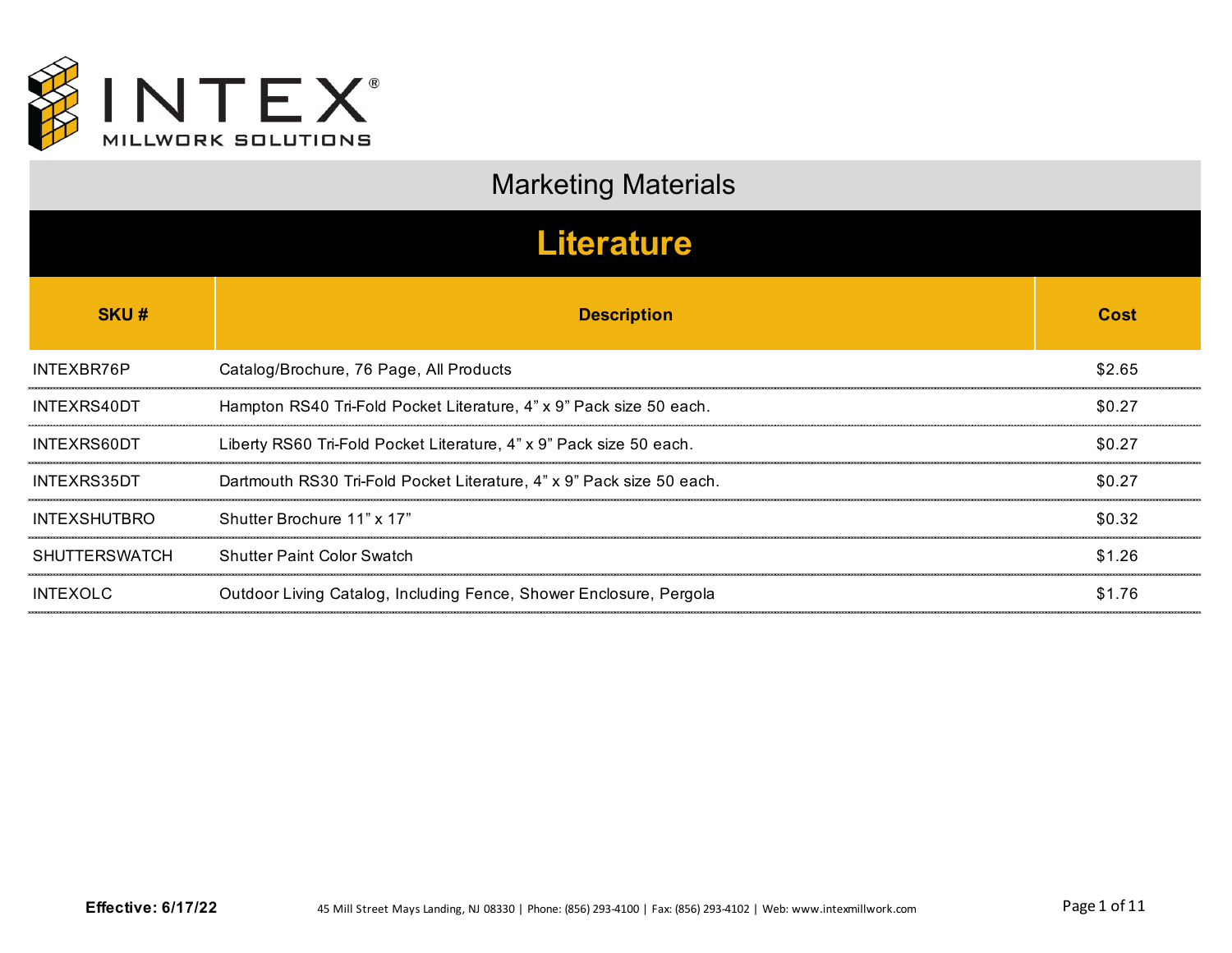

| <b>Sleeve Samples</b> |                                                                                                                                               |          |
|-----------------------|-----------------------------------------------------------------------------------------------------------------------------------------------|----------|
| SKU#                  | <b>Description</b>                                                                                                                            | Cost     |
| EASYSAMP              | Easy-Wrap Column Sample w/Graphic, 4-1/2" Sq x 6-1/2".                                                                                        | \$24.21  |
| EASYSAMP-KD           | Knocked Down Easy-Wrap Column Sample, 4-1/2" Sq x 6-1/2".                                                                                     | \$24.21  |
| EASYWRAPDISP          | Easy-Wrap Counter Display, 4-1/2" SQ & 6-1/2" SQ, Graphics, 75 Bed Trim, Brown Painted Base                                                   | \$113.87 |
| NRE-NRASAMP           | Newel Sample 8" x 24" with Recessed & Raised Panels, Flat, with Base Wrap & WM164 Trim                                                        | \$57.46  |
| SOCOLSAMP             | 6" SQ x 18" Column Wrap Sample- Multi Faced, with 2" Cap and 6" Base Wrap & 164BC Trim                                                        | \$106.65 |
| TCOLSAMP              | Square Tapered Column Sample Multi faced, 5/8" Wall, 8" to 6" Taper, 18" Tall, with WM75 Cap and Base Trim,<br>5/8" Thick Cap and Base Plates | \$120.56 |
| <b>COLUMNDISP</b>     | Column wrap counter display, Multi design faces. Tapered and Square, with lit holder and flyers                                               | \$278.41 |
|                       |                                                                                                                                               |          |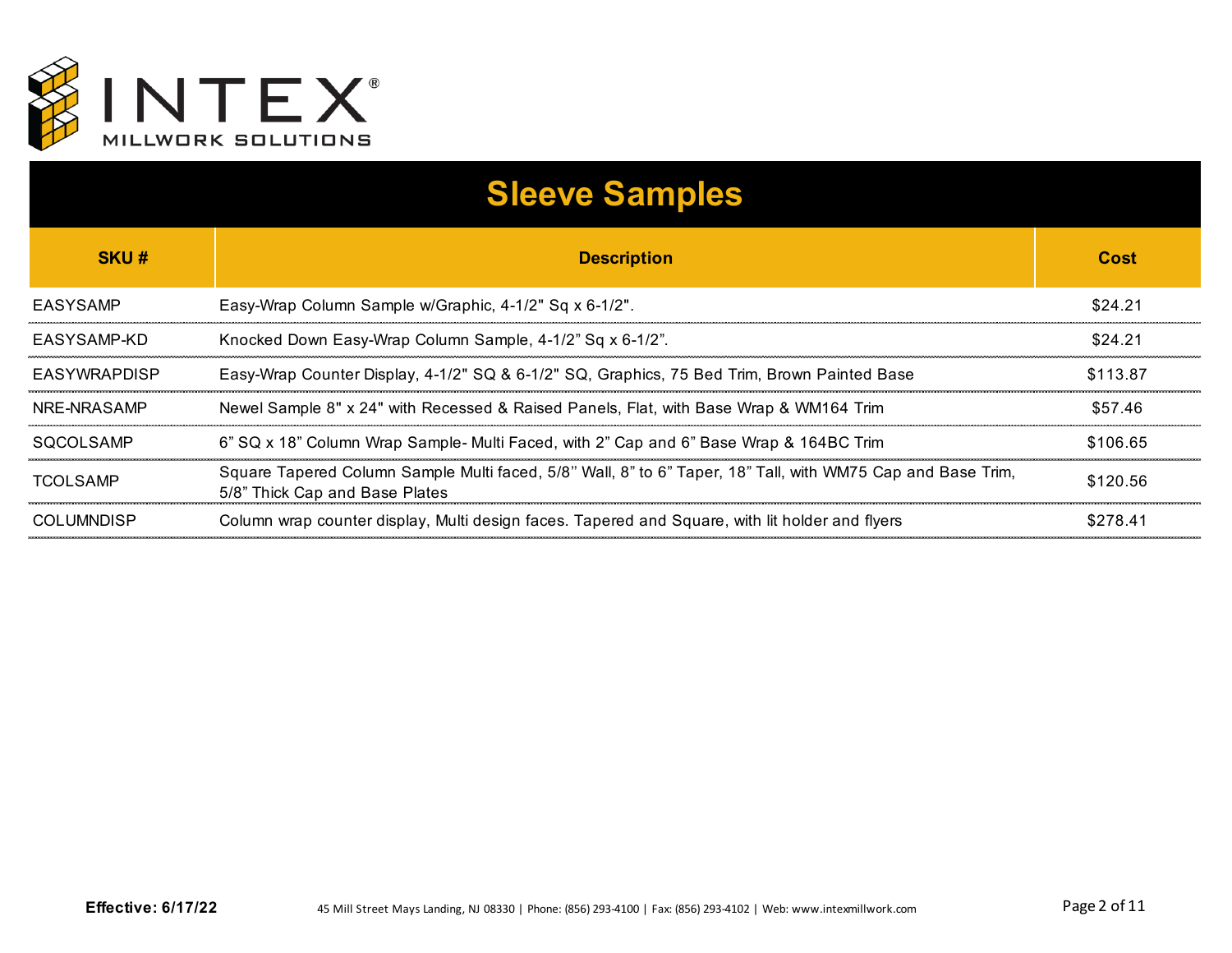

#### **Sleeve Samples**

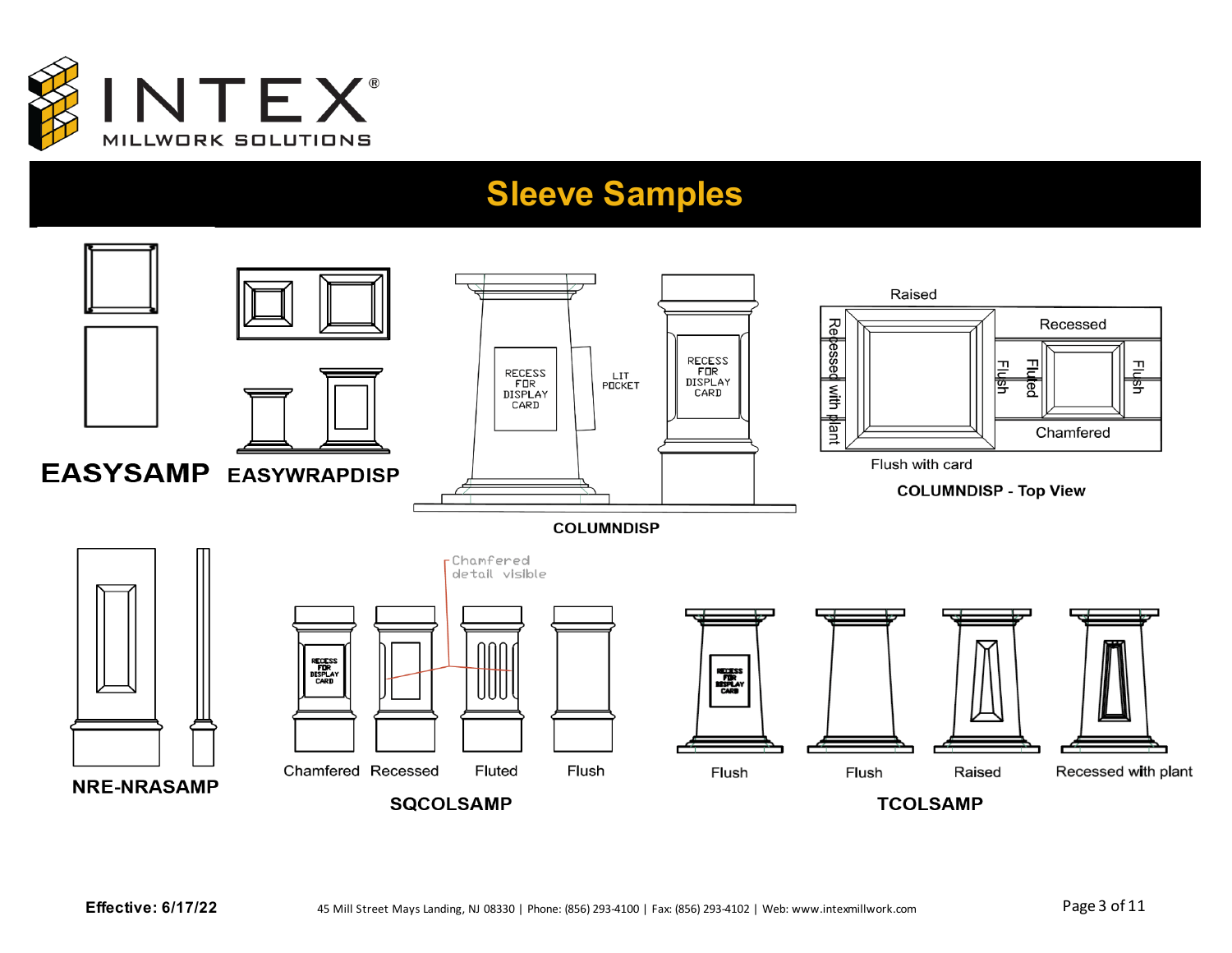

## **Pergola Samples/Displays**

| SKU#       | <b>Description</b>                                                                                             | Cost     |
|------------|----------------------------------------------------------------------------------------------------------------|----------|
| EPR7SAMPLE | Engineered Pergola 7" Rafter Sample, w/PT1 Tail and Aluminum Reinforcement                                     | \$62.06  |
| EPR9SAMPLE | Engineered Pergola 9" Rafter Sample, w/PT1 Tail and Aluminum Reinforcement                                     | \$62.59  |
| PKR5SAMPLE | Classic Kit Pergola 5" Rafter Sample, with PT1 Tail and Aluminum Reinforcement                                 | \$51.24  |
| PERGDISP   | Pergola Rafter Display, Rafter Variations with PT1 Tails on 8" Recessed Column with INC004 Inlays              | \$413.68 |
|            | CCTAILSAMP-HOLLOW Hollow Soffit Tail Sample, 3" Thick, 7" Tall, 24" Long, PT1 Tail 1 End. Edges Sanded/Painted | \$81.36  |

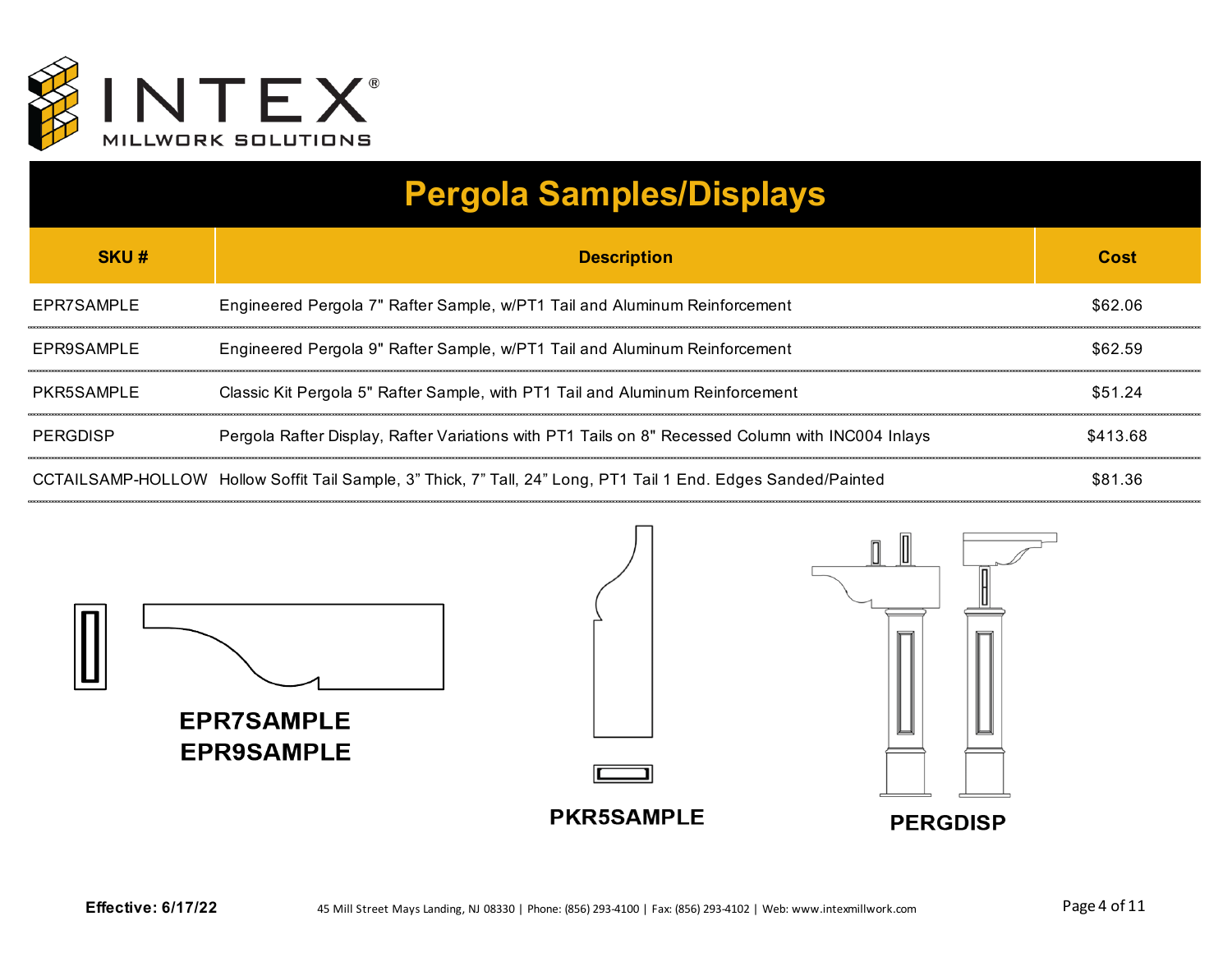

|                     | <b>Railing Mini Samples</b>                                                                       |             |
|---------------------|---------------------------------------------------------------------------------------------------|-------------|
| <b>SKU#</b>         | <b>Description</b>                                                                                | <b>Cost</b> |
| <b>RS10600SAMP</b>  | RS10600 Rail Cut 6", Top and Bottom Section and Reinforcement                                     | \$28.40     |
| <b>RS20500SAMP</b>  | RS20500 Rail Cut 6", Top and Bottom Section and Reinforcement Plus Optional Wood cap              | \$27.01     |
| <b>RS20700SAMP</b>  | RS20700 Rail Cut 6" Top and Bottom Sections with Reinforcement                                    | \$37.59     |
| <b>RS20800SAMP</b>  | RS20800 Rail Cut 6" Top and Bottom Sections with Reinforcement                                    | \$41.56     |
| RS35MS350           | Dartmouth 3-1/2" Top, Bottom Rail & Reinforcement, + Baluster & Bracket                           | \$18.46     |
| RS35MS400           | Dartmouth 4" Top, Bottom Rail & Reinforcement, + Baluster & Bracket                               | \$18.57     |
| RS40MSFT            | Hampton Flat Top, Bottom Rail & Reinforcement, + Baluster & Bracket                               | \$14.47     |
| RS40MSFT-M          | Hampton Flat Mahogany Top, Bottom Rail & Reinforcement, + Baluster & Bracket                      | \$15.22     |
| RS40MSPT            | Hampton Peaked Top, Bottom Rail & Reinforcement, + Baluster & Bracket                             | \$14.47     |
| RS40MSPT-M          | Hampton Peaked Mahogany Top, Bottom Rail & Reinforcement, + Baluster & Bracket                    | \$17.28     |
| <b>RS50500SAMP</b>  | Nautilus RS50500 5" Top Cap Rail 6" Sample, Top & Baluster Cap, Bottom Rail, + Reinforcement      | \$30.79     |
| RS50SAMPLE          | RS50 5" Gooseneck Rail Sample, 36" Section, Top Rail Only, with Reinforcement, Prime Coat Applied | \$186.90    |
| RS60MS275           | Liberty 2-3/4" Graspable Top, Bottom Rail & Reinforcement, + Baluster & Bracket                   | \$14.88     |
| <b>RS60MS350</b>    | Liberty 3-1/2" Top, Bottom Rail & Reinforcement, + Baluster & Bracket                             | \$15.07     |
| RS60STAIRSAMP       | RS60 Salesman Stair Sample, Routed Common Rails, with (2) Short Stair Balusters                   | \$31.24     |
| RS60MS350-GBAL      | RS60 Liberty Series 3-1/2" Top with Glass Baluster, Mini Sales Sample                             | \$40.66     |
| <b>RS60MS275-AL</b> | RS60 Liberty Series 2-3/4" Top with Black Aluminum Balusters, Mini Sales Sample                   | \$29.66     |
| <b>RS60MS350-AL</b> | RS60 Liberty Series 3-1/2" Top with Black Aluminum Balusters, Mini Sales Sample                   | \$29.95     |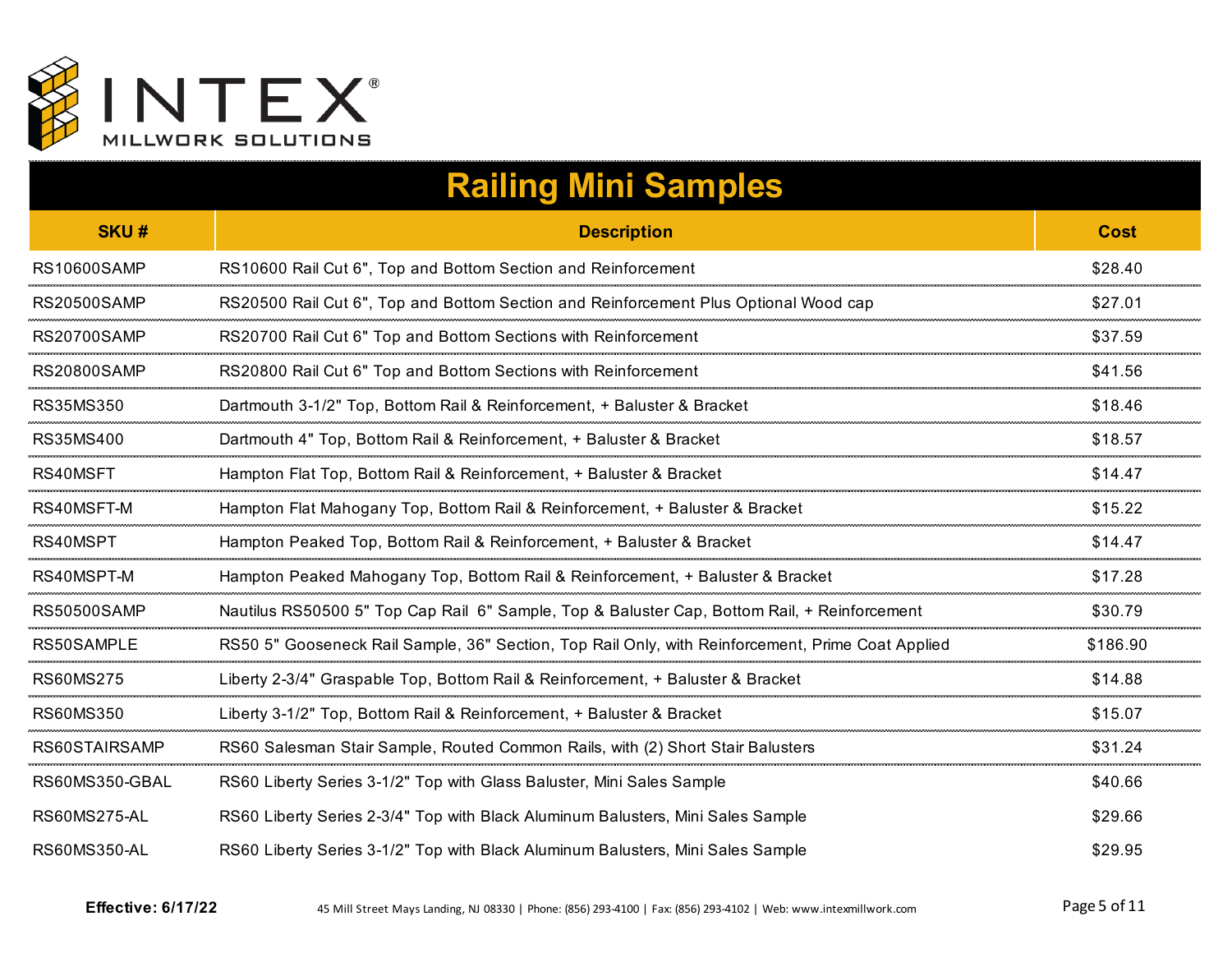

### **Railing Mini Samples**

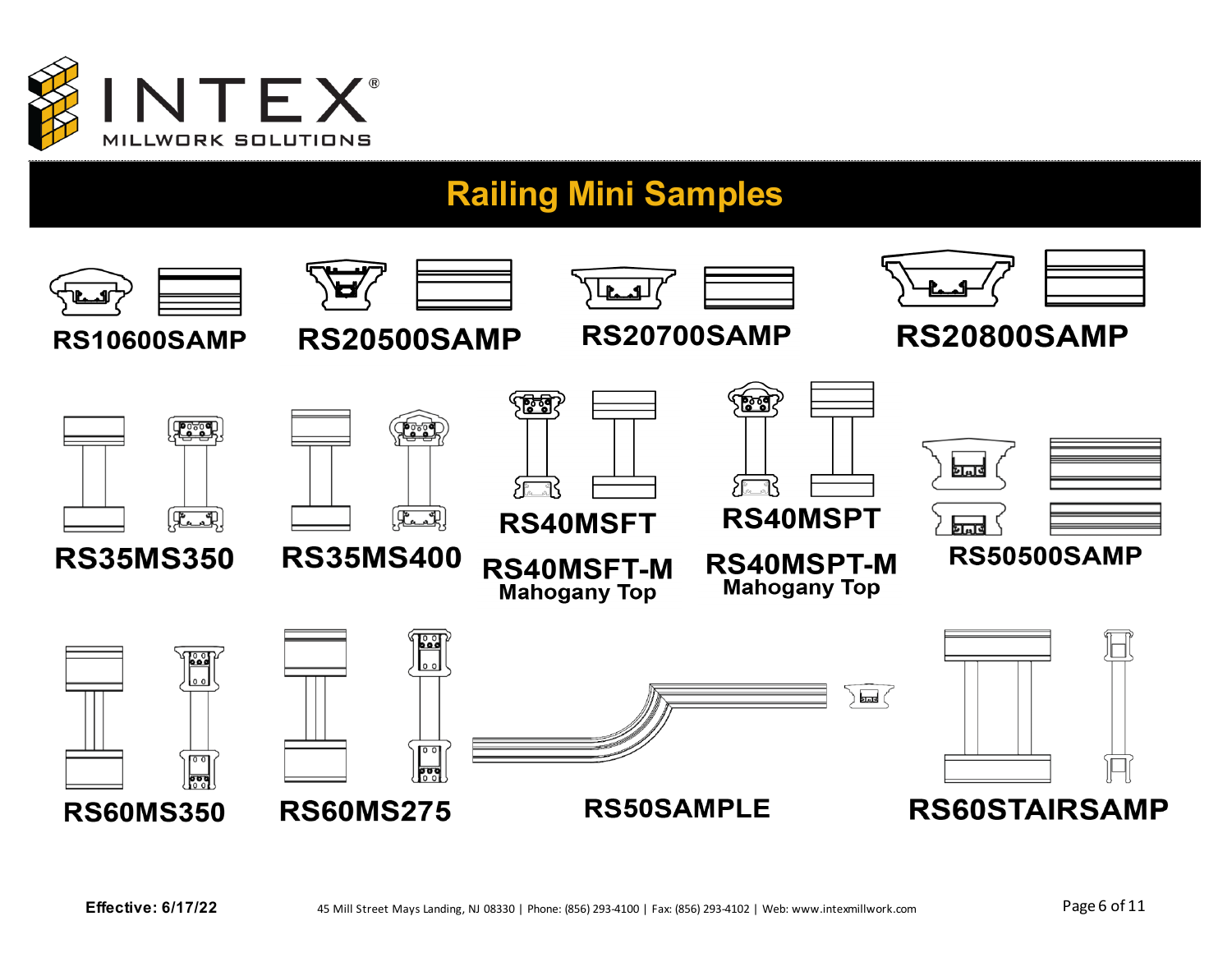

# **Railing Floor Displays**

| SKU#            | <b>Description</b>                                                                                                                                                                                                        | Cost     |
|-----------------|---------------------------------------------------------------------------------------------------------------------------------------------------------------------------------------------------------------------------|----------|
| RS40RAILDISP    | Display, RS40 Hampton Rail, Include Flat & Peak Rail with 5" Newel Cover & Plain Cap, Includes Graphics and<br>Literature                                                                                                 | \$375.84 |
| RS35RAILDISP    | Display, RS30 Rail System, Include RS30350 and RS30400 with 5" Newel Cover & Plain Cap, Includes Graphics<br>and Literature                                                                                               | \$414.85 |
| RS60RAILDISP    | Display, RS60 Liberty Series, Include 3-1/2" and 2-3/4" (Graspable) Section, with 5" Newel, Molded Base Trim<br>and Flat Cap. Includes Graphics and Literature                                                            | \$417.57 |
| RS60RAILDISP-AL | Display, RS60 Liberty Rail Floor Display with 3-1/2" Top Straight Section with Aluminum Balusters, 2-3/4" Straight<br>Section with Hollow Baluster, Flat Cap & Injection Molded Base Trim. Includes Graphics & Literature | \$466.95 |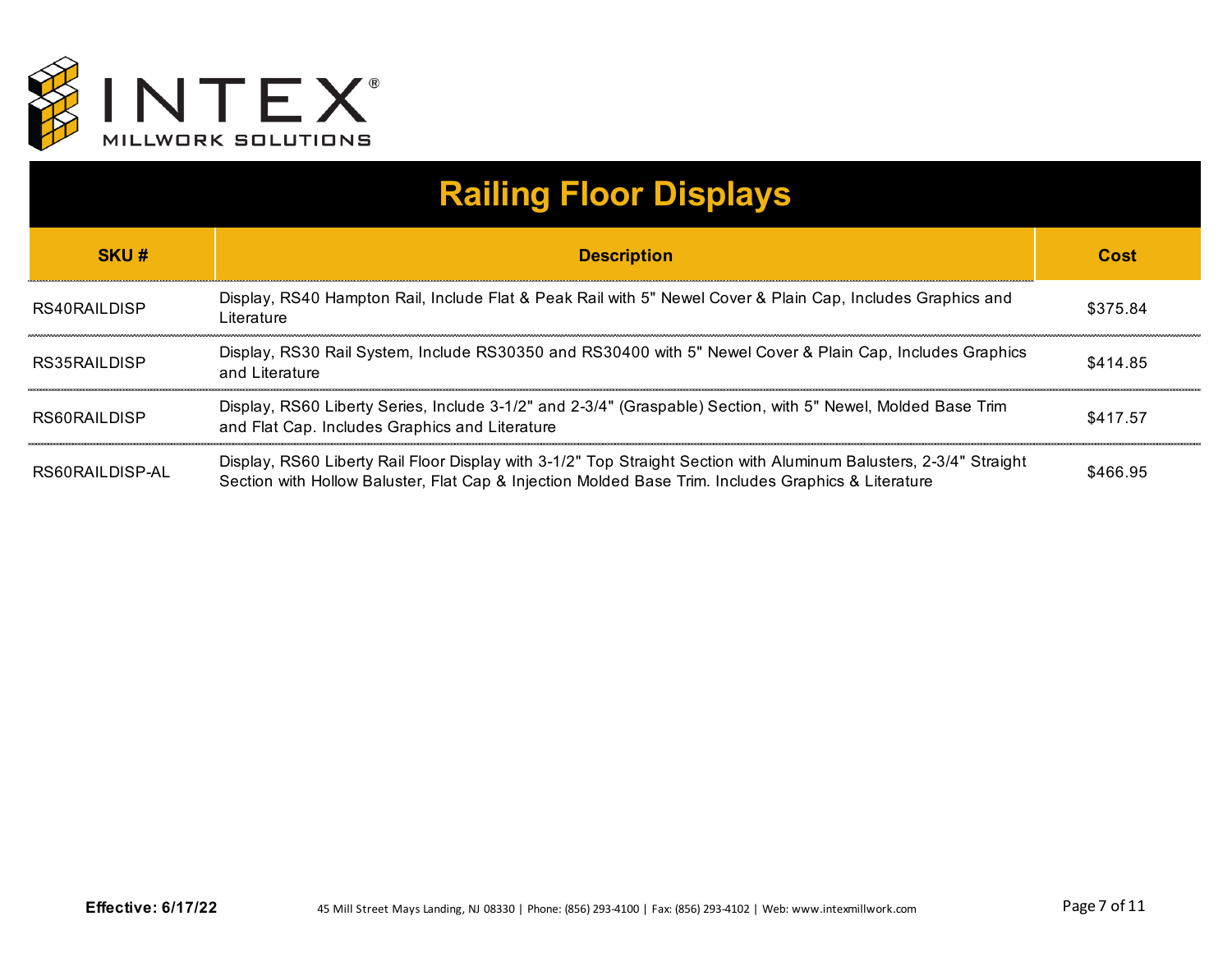

#### **Railing Floor/Counter Displays**

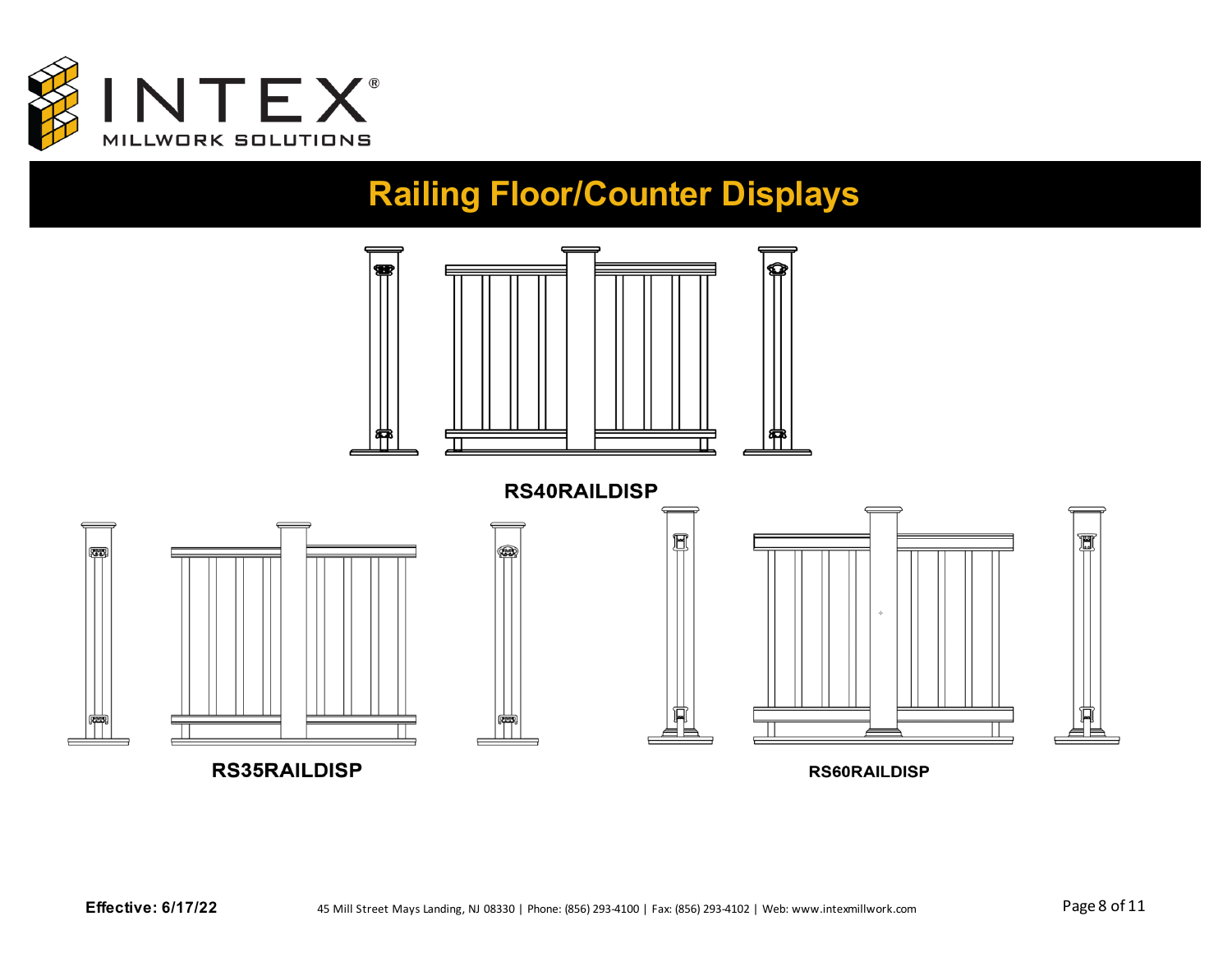

| <b>Shutter Samples</b> |                                                                              |             |
|------------------------|------------------------------------------------------------------------------|-------------|
| <b>SKU#</b>            | <b>Description</b>                                                           | <b>Cost</b> |
| SHUTTERSAMP-01         | 15"x30" Louver Shutter Sample Prefinished Black with Graphics & Color Swatch | \$115.71    |
| SHUTTERSAMP-02         | 15"x30" Panel Shutter Sample Prefinished Black with Graphics & Color Swatch  | \$119.70    |

| <b>Fence Samples</b> |                                 |                              |
|----------------------|---------------------------------|------------------------------|
| <b>SKU#</b>          | <b>Description</b>              | Cost                         |
| FS10-DS-01           | FS10 Estate Countertop Display  | \$172.90                     |
| FS10-DS-02           | FS20 Cottage Countertop Display | <b>Currently Unavailable</b> |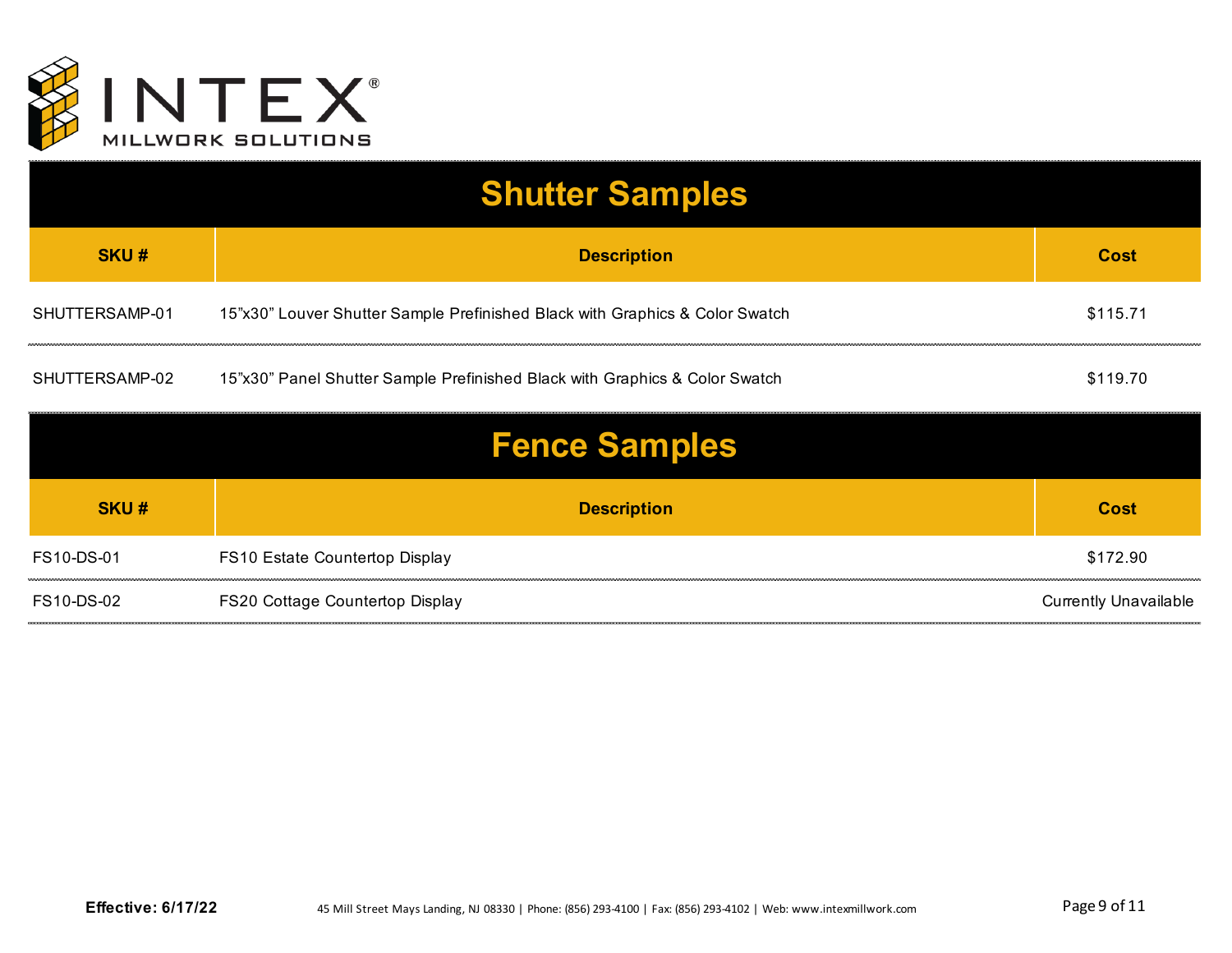

## **Window Surround Sample**

| SKU#          | <b>Description</b>                                                                            | Cost    |
|---------------|-----------------------------------------------------------------------------------------------|---------|
| SURSAMPLEHALF | Salesman Sample, Half Surround, with WM52 Crown and 311 Sill on Apron, 5/4 x 4 with J-Channel | \$46.10 |